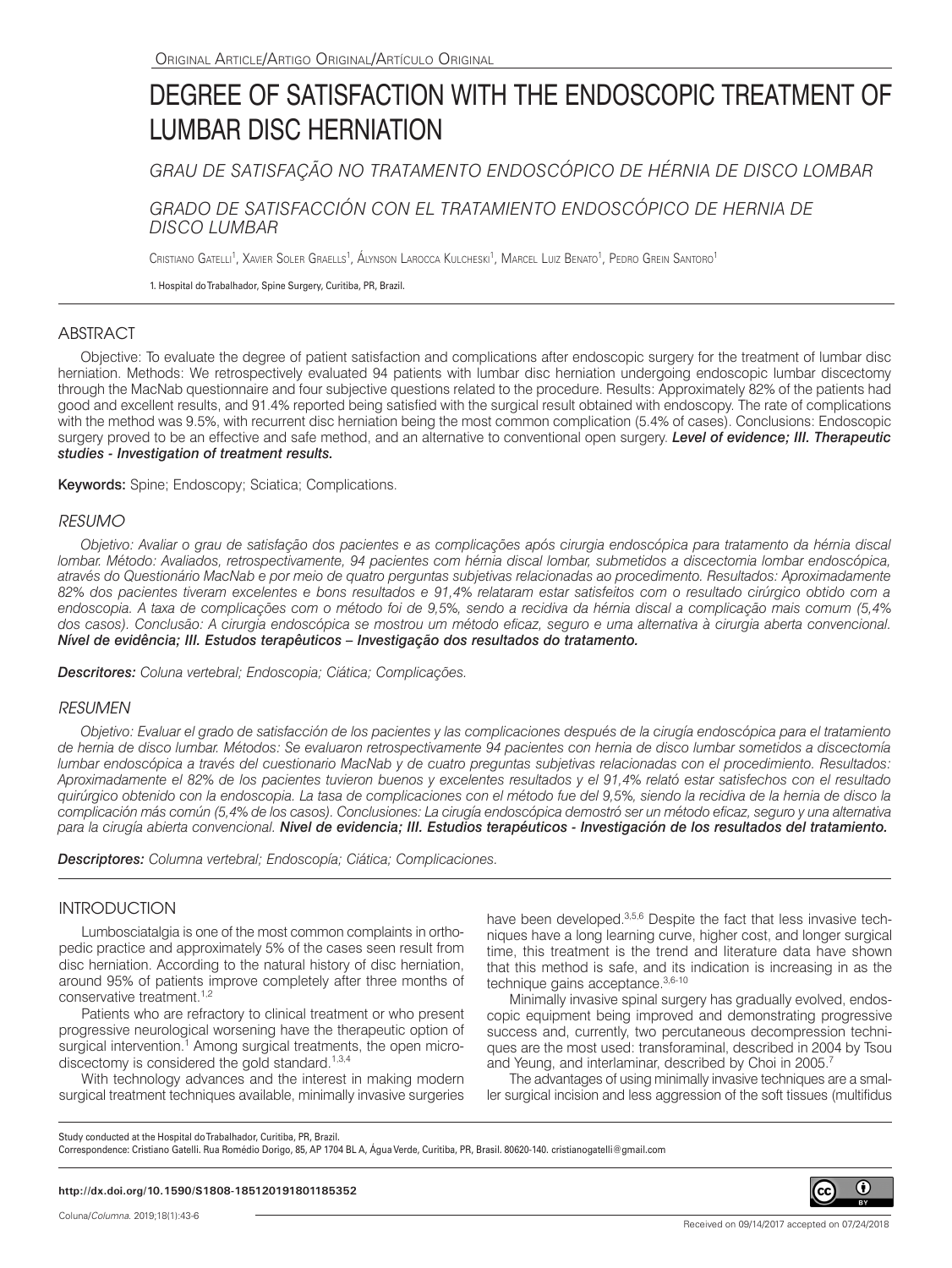The objective of this study was to evaluate the surgical results obtained using endoscopic discectomy to treat lumbar disc herniation and the complications associated with the method.

## **METHODS**

This was a retrospective descriptive study, approved by the Institutional Review Board of the Hospital do Trabalhador as CAAE number 64275817.3.0000.5225. Data was collected from 94 patients who underwent endoscopic surgery (transforaminal or interlaminar) at the Hospital do Trabalhador, Curitiba-PR, during the period from January 2104 to December 2016. The interlaminar approach was indicated for patients with central or central-lateral herniations, while we opted for the transforaminal approach in patients with foraminal and extraforaminal herniations. The clinical assessment was conducted by means of the MacNab questionnaire,<sup>17</sup> with the addition of four yes or no questions to be answered by the patients, as shown in Table 1.<sup>18</sup>

Epidemiological data such as age, sex, return to work, were evaluated together with postoperative complications, including infection of the surgical site, neurological changes (pareses, paresthesias), neural lesions, and iatrogenic durotomy. We also collected data about recurrence of the disc herniation.

Patients previously submitted to surgical spinal treatment for any other reason, those below 18 or above 80 years of age, those with postoperative follow-up less than 6 months, and those who did not sign the informed consent form were excluded. All patients participating in this research signed the informed consent form.

### RESULTS

Ninety-four patients who underwent endoscopic surgical treatment for lumbar disc herniation were included in this study. Fifty-two (55.3%) patients were female and 42 (44.7%) were male. Their ages ranged from 18 to 79 years, with a mean of 39 years of age. Of these patients, seventy-eight (82.9%) were treated using the interlaminar technique and 16 (17.1%) with the transforaminal technique. (Figure 1) A total of 116 levels were operated, with L5-S1 being the most often involved at 62 (53.4%), followed by L4-L5 at 49 (42.2%), and L3-L4 at 5 (4.3%). Mean follow-up up was 14 months (6-34 months). (Figure 2) According to the results of the MacNab questionnaire, 53 (56.3%)

Table 1. Questionnaire given to the patients.

| Since the endoscopic surgery, have you had lumbar symptoms<br>at the same level?                                              |
|-------------------------------------------------------------------------------------------------------------------------------|
| Are you satisfied with the results of the endoscopic surgery?                                                                 |
| Based on your experience, would you undergo the same endoscopic<br>surgery in the future or recommend it to someone you know? |
| Did your spine or leg symptoms worsen following surgery?                                                                      |
|                                                                                                                               |



Figure 1. 1- and 2-level interlaminar and transforaminal approaches.

cases were assessed as excellent, 24 (25.4%) as good, 12 (12.7%) as fair, and 5 (5.4%) as poor. (Figure 3) In terms of the questions, 68 (72.3%) patients reported that they had no more symptoms at the same levels as previously operated. Eighty-six (91.4%) said they were satisfied with the results obtained with endoscopy. Eighty-nine (94.6%) would undergo the procedure again or would indicate it to someone they knew. In 5 (5.4%) cases the symptoms worsening following surgery, coinciding with the patients with poor MacNab assessments, and presenting statistical significance in the Fisher exact test ( $p < 0.001$ ). (Table 2)

We observed that 9 (9.5%) cases presented complications. No case of total neurological lesion was reported, however, we had 4 (4.2%) cases of dyspraxia that evolved with improvement of the condition in the third month following surgery. Two (2.1%) patients had large herniated volume and continued to complain of postoperative sciatalgia. Magnetic resonance was performed and we observed insufficient removal of the herniated content in one of them and the other underwent endoscopic revision surgery. Two cases (2.1%) presented lesions of the dura mater, which did not progress to cerebrospinal fluid fistulas and improved clinically following conservative treatment. One case (1.06%) progressed with discitis and an epidural abscess, requiring surgical debridement, open compression, and posterior approach arthrodesis. Five (5.4%) patients suffered relapse and needed revision with open decompression and posterior approach arthrodesis.

As regards return to work, 68 (72.3%) patients returned to work and 26 (27.6%) did not return. Of those who did not return, seven (7.4%) were involved in labor grievances, two (2.1%) were retired, eight (8.5%) had recurrences/complications, and 10 (10.6%) patients had no complications, but had been evaluated as MacNab 3 or 4, and were on leave receiving benefits. (Figure 4)

## **DISCUSSION**

The gold standard treatment for lumbar disc herniation is open microdiscectomy, however, with advances in medicine and in minimally







Figure 3. Patient satisfaction index according to the MacNab questionnaire.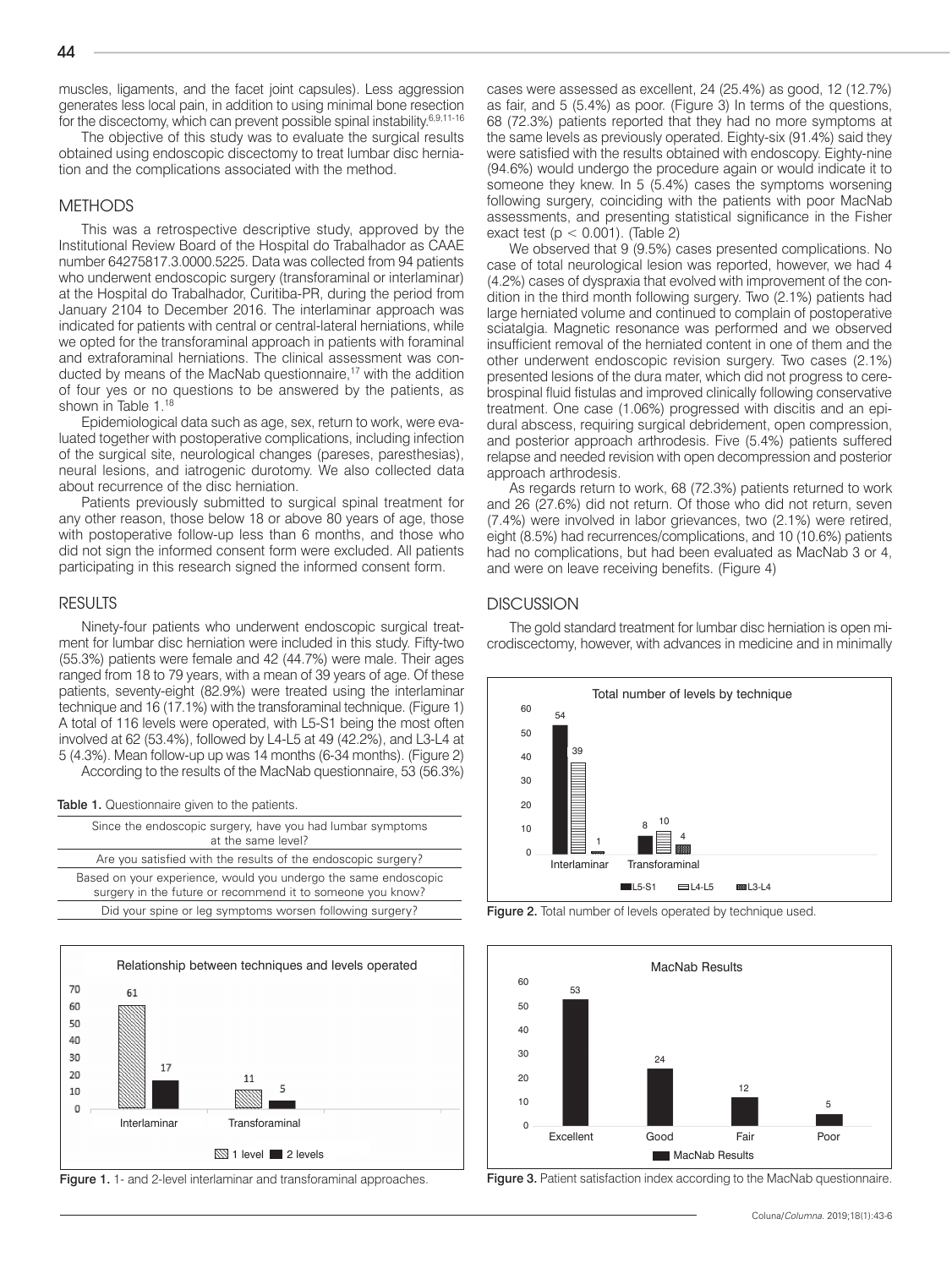| Table 2. Results from the questions asked.                                                                                       |            |            |  |
|----------------------------------------------------------------------------------------------------------------------------------|------------|------------|--|
| Questions                                                                                                                        | Yes        | No         |  |
| Since the endoscopic surgery, have you had<br>lumbar symptoms at the same level?                                                 | 26 (27.7%) | 68 (72.3%) |  |
| Are you satisfied with the results of the<br>endoscopic surgery?                                                                 | 86 (91.4%) | $8(8.6\%)$ |  |
| Based on your experience, would you undergo<br>the same endoscopic surgery in the future or<br>recommend it to someone you know? | 89 (94.6%) | $5(5.4\%)$ |  |
| Did your spine or leg symptoms worsen<br>following surgery?                                                                      | $5(5.4\%)$ | 89 (94.6%) |  |



Figure 4. Employment status following surgery.

invasive techniques, modern discectomy techniques have recently gained popularity, as is the case with endoscopic surgery.17-19

In this study, we conducted a retrospective evaluation of patients submitted to endoscopic surgery with an average follow-up of 14 months, ranging from 6 to 34 months. Using the MacNab questionnaire, approximately 82% of the patients had excellent and good results, similar to open technique success rates in the literature that range from 70 to 84% good results.20 Ruetten et al and Yeung and Tsou observed 85% and 81%, respectively, for the same technique, corroborating our findings.<sup>9,12</sup> As regards the questions related to satisfaction with the surgical result, 91.4% of the patients reported being satisfied with the result obtained and 94.6% would undergo the procedure again if necessary or would indicate it for someone who needs it. Only 5 (5.4%) cases whose symptoms worsened would not indicate the surgery or would not do it again. In similar questionnaires, Yeung and Tsou obtained 90.7% and Choi et al. 90.8% satisfaction among the operated patients.<sup>9,12,13,15</sup>

The overall complications rate in our study was 9.5%, lower than that of the gold standard technique at 12.5%14 We observed no complete neurological injury, however, we had 4.2% of cases with dyspraxia that evolved with improvement by the third month following surgery. In a study published by Choi et al., the authors reported 12% of patients with this complication, with improvement of the condition occurring during the first month of follow-up.15

Transoperative durotomy occurred in two cases (2.1%), less than the results for the open technique reported by Desai et al.,<sup>21</sup> who observed 3.1% with this complication. Our cases did not require repair and did not progressed to cerebrospinal fluid fistulas during follow-up, and were treated conservatively with 48 hours in dorsal decubitus, restricted fluids, and analgesic medications. The literature reports an incidence of between 1 and 17% of dural lesions, depending on the patient and on the procedure performed.<sup>14</sup>

We did not observe complications with the surgical wound, however, one patient evolved with an infection of the disc space and an epidural abscess, which required ample posterior decompression with drainage and arthrodesis. Yeung and Tsou had two cases of pyogenic discitis in their study of 307 patients.<sup>12</sup>

The recurrence rate was 5.4%. All patients underwent open surgical decompression followed by posterior approach arthrodesis. In a meta-analysis by Shriver et al, recurrences of 4.4%, 3.1%, and 3.9% were observed for the open technique, endoscopic microdiscectomy, and percutaneous microdiscectomy, respectively.14 Ruetten et al. reported recurrence of 6.2%.21 Similar relapse rates are shared by other authors.3,12,22

In this study we observed complications reported in other studies, such as thrombophlebitis, urinary retention, excessive bleeding, hematoma, seroma, and complete nerve root lesion.<sup>9,11,12,14,15, 21</sup>

The return to work rate was 72.3%. In a multicenter study, Kahanovitz et al. reported a return to work rate of 55%. Pimenta et al. observed 80.6% return to work.<sup>10,23</sup>

## **CONCLUSION**

Endoscopic surgery for the treatment of lumbar disc herniation presented 82% excellent and good results as evaluated by the MacNab questionnaire and 91.4% of the patients reported being satisfied with the surgical outcome. The option to use minimally invasive techniques is a trend in medicine and endoscopic surgery has proven to be a safe and effective technique with results that are comparable to the traditional approach.

All authors declare no potential conflict of interest related to this article.

**CONTRIBUTION OF THE AUTHORS:** Each author made significant individual contributions to this manuscript. CG (0000-0002-3709-2880)\*, XSG (0000-0002-9636-9165)\*, and ALK (0000-0002-0132-6083)\* were the main contributors to the writing of the manuscript. ALK performed the surgeries. ALK, PGS (0000-0002-8326-4823)\*, and CG conducted patient follow-up and collected the clinical data from the medical records together with XSG and MLB (0000-0002-2903-8550)\*, who also evaluated the statistical analysis data. CG, XSG, and ALK conducted the bibliographical research, reviewed the manuscript, and contributed to the intellectual concept of the study. \*ORCID (Open Researcher and Contributor ID).

#### **REFERENCES**

- Benzel EC. Spine surgery: techniques, complication avoidance, and management. London: Churchill Livingstone; 2005.
- 2. Canale ST, Beaty JH. Campbell's operative orthopaedics. London: Elsevier Health Sciences; 2012.
- 3. Chen HT, Tsai CH, Chao SC, Kao TH, Chen YJ, Hsu HC, et al. Endoscopic discectomy of L5-S1 disc herniation via an interlaminar approach: Prospective controlled study under local and general anesthesia. Surg Neurol Int. 2011;2:93.
- Kim HS, Park JY. Comparative assessment of different percutaneous endoscopic interlaminar lumbar discectomy (PEID) techniques. Pain physician. 2013;16(4):359-67.
- 5. Hsu HT, Chang SJ, Yang SS, Chai CL. Learning curve of full-endoscopic lumbar discectomy. Eur Spine J. 2013;22(4):727-33.
- 6. Choi G, Lee SH, Nicolau RJ. Discectomia endoscópica percutânea lombar (DEPL). Coluna/Columna. 2008;7(2):177-82.
- 7. Nellensteijn J, Ostelo R, Bartels R, Peul W, Royen B, Tulder M. Transforaminal endoscopic surgery for symptomatic lumbar disc herniations: a systematic review of the literature. Eur Spine J. 2010;19(2):181-204.
- 8. Pachicano HHA, Trujillo AR. Treatment of lumbar hernias by endoscopic nucleopasty with radiofrequency. Coluna/Columna. 2016;15(1):36-9.